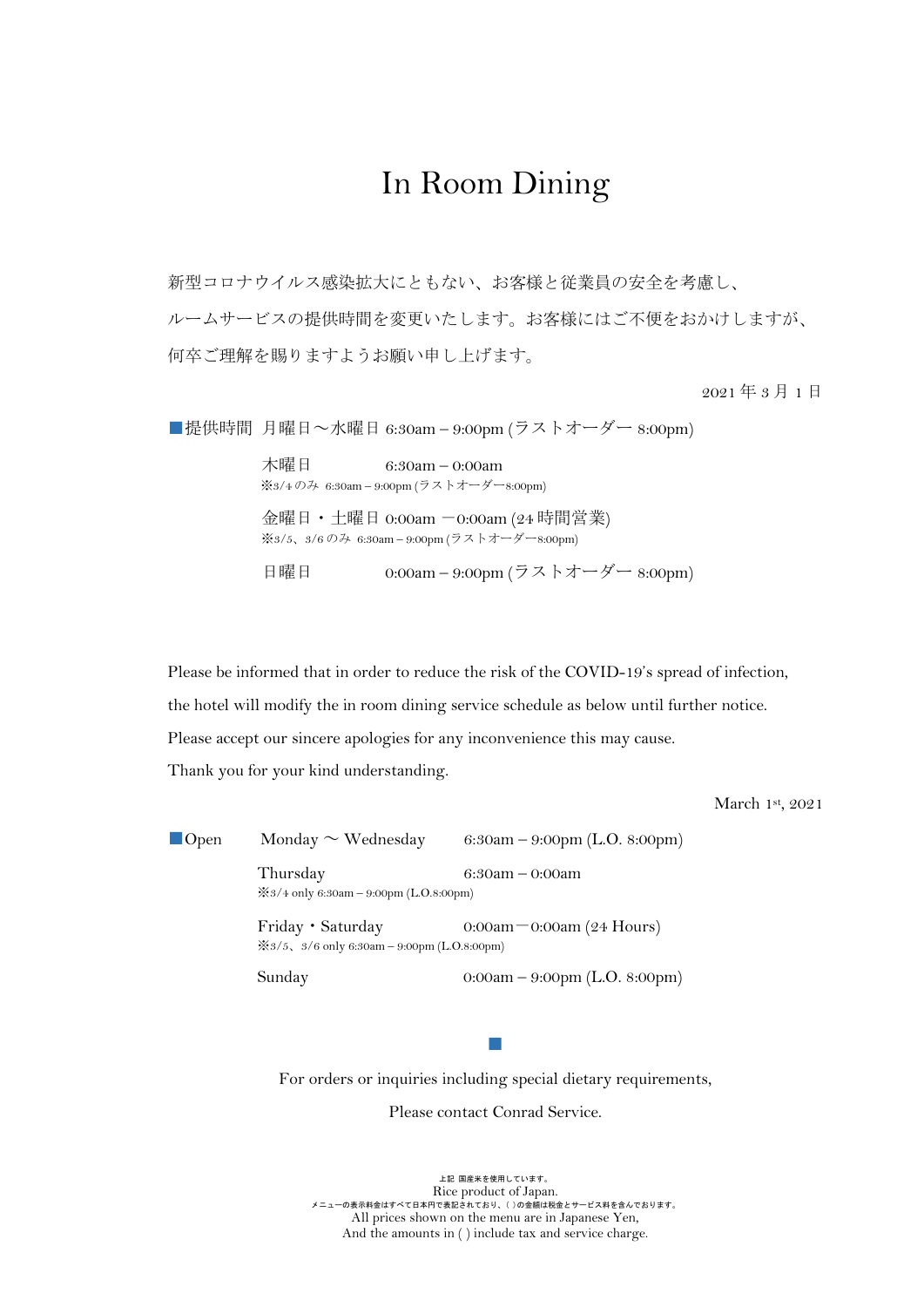# Breakfast (6:30am to 11:30am)

## スペシャル / Specials

| 卵料理(2個)お好みの調理法で ベーコン、ソーセージ、グリルドトマト、ハッシュブラウンポテト<br>Two Eggs Any Style, Bacon, Sausage, Grilled Tomato, Hash Brown Potato<br>卵料理をお好みの調理法で:<br>両面焼き / 両面焼き固め / 片面焼き<br>ポーチドエッグ / プレーンオムレツ / ゆで卵 / スクランブルエッグ<br>Two Eggs Any Style:<br>Over Easy / Over Hard / Sunny Up<br>Poached / Plain Omelet / Boiled / Scrambled | 2,400<br>(3,036)  |
|--------------------------------------------------------------------------------------------------------------------------------------------------------------------------------------------------------------------------------------------------------------------------------------------------------------------|-------------------|
| エッグベネディクト 奈良・リーフマウンテンエッグのポーチドエッグ、イングリッシュマフィン、<br>スモークサーモンまたはハム、オランデーズソース、グリーンサラダ<br>Egg Benedict with Poached Nara Leaf Mountain Egg on English Muffin<br>with Smoked Salmon or Ham, Hollandaise, Green Salad                                                                                                      | 2,200<br>(2,783)  |
| 白身卵のオムレツ ローストトマト、グリルドベジタブル、グリーンサラダ<br>Egg White Omelet with Roasted Tomato,<br>Grilled Vegetables, Green Salad                                                                                                                                                                                                     | 2,000<br>(2,530)  |
| ミックスオムレツ トマト、ベルペッパー、マッシュルーム、ハム、チェダーチーズ、ホウレン草<br>グリルドトマト、ハッシュブラウンポテト<br>Mixed Omelet Tomato, Sweet Pepper, Mushroom, Ham, Cheddar, Spinach<br>Grilled Tomato, Hash Brown Potato                                                                                                                                     | 2,000<br>(2,530)  |
| クロック・マダム ブリオッシュトースト、ハム、チーズ、サニーサイドエッグ<br>チャイブとチェダーチーズ、ベシャメルソース、トマトサラダ<br>Croque Madame Toasted Brioche with Ham, Cheese & Sunny Side Egg<br>Chive & Cheddar Béchamel, Tomato Salad                                                                                                                                  | 2,000<br>(2,530)  |
| フレンチトースト チェリージャム、アーモンド、メイプルシロップ<br>French Toast with Cherry Jam, Almonds, Maple Syrup                                                                                                                                                                                                                              | 1,600<br>(2,024)  |
| ワッフル ブルーベリーとマンゴー、シャンティークリーム<br>Waffle with Blueberry & Mango, Chantilly Cream                                                                                                                                                                                                                                      | 1,600<br>(2,024)  |
| ヘルシー / Healthy                                                                                                                                                                                                                                                                                                     |                   |
| ミックスフルーツプレート<br>Mixed Fruit Plate                                                                                                                                                                                                                                                                                  | 2,700<br>(3, 416) |
| フルーツプレートお好みのヨーグルト、グラノーラ、お好みのミルク<br>Fruit Plate with Choice of Yogurt, Granola, Choice of Milk                                                                                                                                                                                                                      | 3,000<br>(3,795)  |
| シリアル:コーンフレーク / グラノーラ / オールブラン / チョコパフ / ビルヒャーミューズリー<br>牛乳 / 低脂肪乳 / 無脂肪乳 / 豆乳<br>Cereals: Corn Flakes / Granola / All Bran / Choco Crisps / Bircher Muesli<br>with Whole Milk / Low Fat Milk / Non Fat Milk / Soy Milk                                                                                              | 1,000<br>(1, 265) |
| ヨーグルト: プレーン / 無脂肪 / ベリーフレーバー / ギリシャヨーグルト<br>Yogurt: Plain / Non Fat / Berry / Greek                                                                                                                                                                                                                                | 1,000<br>(1, 265) |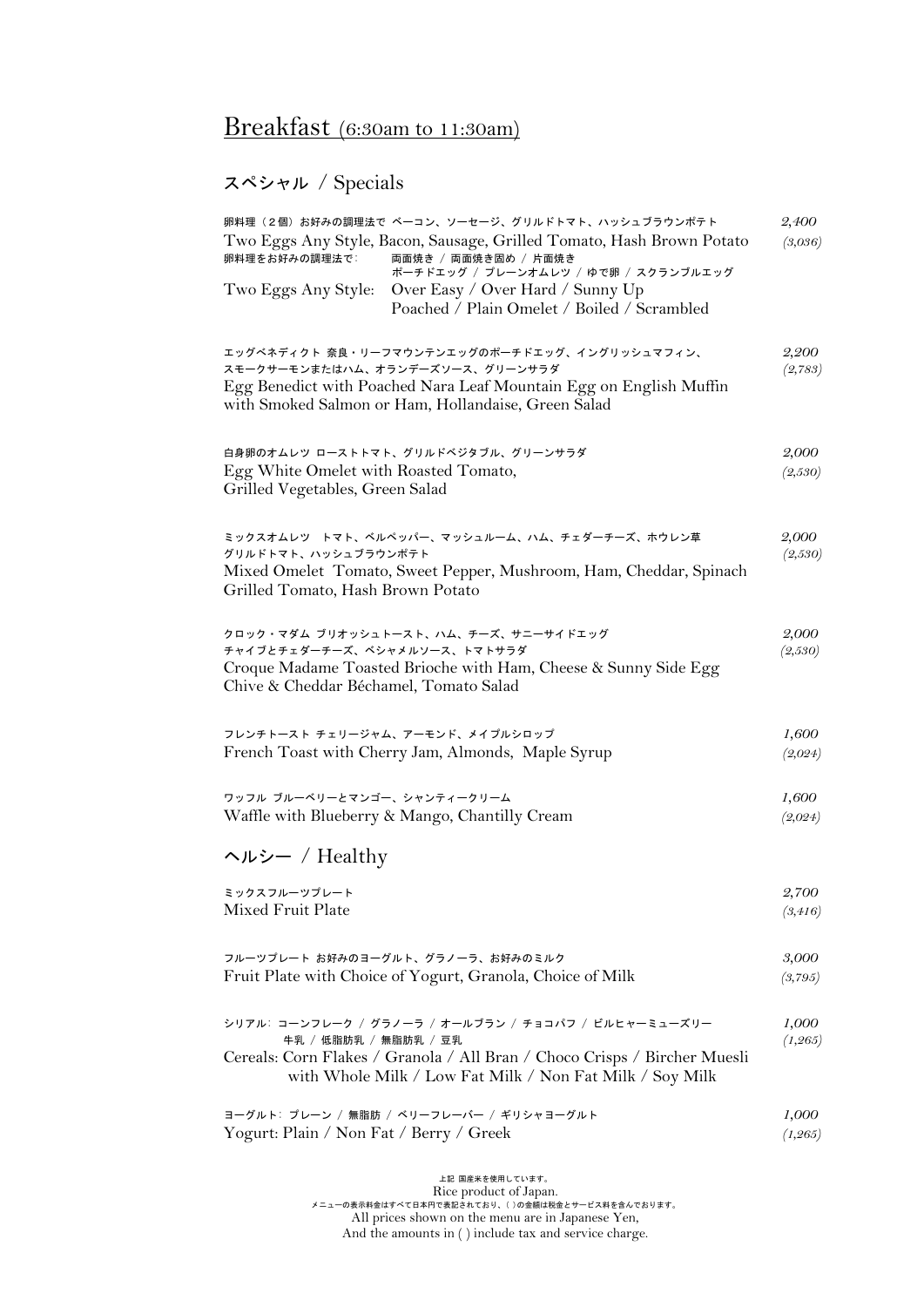## Breakfast (6:30am to 11:30am)

ベーカリーより / The Baker

| ベーカリーバスケット 3種類をお選びください                           | 1,300    |
|--------------------------------------------------|----------|
| クロワッサン、フルーツデニッシュ、マフィン、バナナブレッド、                   | (1, 645) |
| ホワイト、全粒粉、ライ麦                                     |          |
| イングリッシュマフィン                                      |          |
| Bakery Basket, Choice of Three:                  |          |
| Croissant / Fruit Danish / Muffin / Banana Bread |          |
| White Toast / Whole Wheat / Rye Toast            |          |
| English Muffin                                   |          |

#### キッズ・ブレックファースト / Kids' Breakfast

| フレンチトースト バナナとメイプルシロップ                     | 1,200   |
|-------------------------------------------|---------|
| French Toast with Banana & Maple Syrup    | (1,518) |
|                                           |         |
|                                           |         |
| パンケーキ ベリーコンポートとメイプルシロップ                   | 1,200   |
| Pancakes with Berry Compote & Maple Syrup | (1,518) |

| スクランブルエッグ ハッシュブラウンポテト                | 1,400    |
|--------------------------------------|----------|
| Scrambled Egg with Hash Brown Potato | (1, 771) |
|                                      |          |

#### コンチネンタル / Continental *2,900*

*(3,669)*

季節のフルーツプレート、クロワッサンとデニッシュ バター、アラン・ミリアジャム、ハニー Seasonal Fruit Plate with Croissant & Danish Butter, Alain Milliat Jams, Honey

| ジュースをお選びください:     | オレンジ / グレープフルーツ / リンゴ / トマト          |
|-------------------|--------------------------------------|
| Juice Choices:    | Orange / Grapefruit / Apple / Tomato |
| ヨーグルトをお選びください:    | プレーン / 無脂肪 / ベリーフレーバー / ギリシャヨーグルト    |
| Yogurt Choices:   | Plain / Non Fat / Berry / Greek      |
| トーストをお選びください:     | ホワイト / 全粒粉 / ライ麦                     |
| Toast Choices:    | White / Whole Wheat / Rye            |
| お飲みものをお選びください     | コーヒー / 紅茶 / ホットチョコレート                |
| Beverage Choices: | Coffee / Tea / Hot Chocolate         |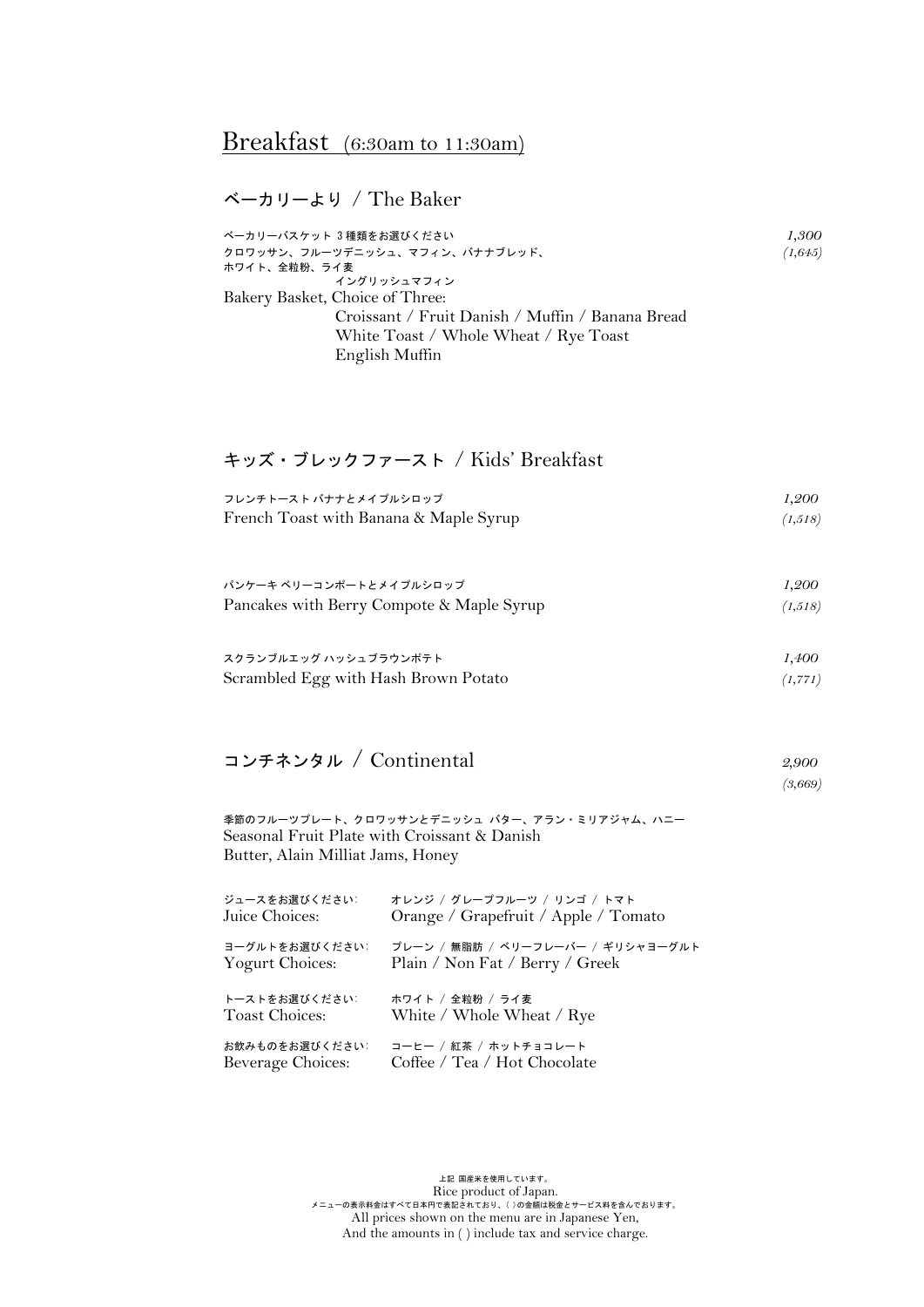#### ヘルシースタート / Healthy *4,200*

季節のフルーツプレート、ホワイトオムレツ、グリルドベジタブル Seasonal Fruit Plate, Egg White Omelet with Grilled Vegetables

| ジュースをお選びください:     | オレンジ / グレープフルーツ / リンゴ / トマト          |
|-------------------|--------------------------------------|
| Juice Choices:    | Orange / Grapefruit / Apple / Tomato |
| ヨーグルトをお選びください:    | プレーン / 無脂肪 / ベリーフレーバー / ギリシャヨーグルト    |
| Yogurt Choices:   | Plain / Non Fat / Berry / Greek      |
| トーストをお選びください:     | ホワイト / 全粒粉 / ライ麦                     |
| Toast Choices:    | White / Whole Wheat / Rye            |
| お飲みものをお選びください:    | コーヒー / 紅茶 / ホットチョコレート                |
| Beverage Choices: | Coffee / Tea / Hot Chocolate         |

| アメリカン・ブレックファースト / American | 4.200 |
|----------------------------|-------|
|----------------------------|-------|

*(5,313)*

季節のフルーツプレート、クロワッサンとデニッシュ Seasonal Fruit Plate, Croissant & Danish

ベーコン、ソーセージ、グリルドトマトとハッシュブラウンポテト Bacon, Sausage, Grilled Tomato & Hash Brown Potato

| 卵料理をお好みの調理法で:<br>Two Eggs Any Style: | 両面焼き / 両面焼き固め / 片面焼き<br>ポーチドエッグ / プレーンオムレツ / ゆで卵 / スクランブルエッグ<br>Over Easy / Over Hard / Sunny Up<br>Poached / Plain Omelet / Boiled / Scrambled |
|--------------------------------------|-------------------------------------------------------------------------------------------------------------------------------------------------|
| ジュースをお選びください:                        | オレンジ / グレープフルーツ / リンゴ / トマト                                                                                                                     |
| Juice Choices:                       | Orange / Grapefruit / Apple / Tomato                                                                                                            |
| ヨーグルトをお選びください:                       | プレーン / 無脂肪 / ベリーフレーバー / ギリシャヨーグルト                                                                                                               |
| Yogurt Choices:                      | Plain / Non Fat / Berry / Greek                                                                                                                 |
| トーストをお選びください:                        | ホワイト / 全粒粉 / ライ麦                                                                                                                                |
| Toast Choices:                       | White / Whole Wheat / Rye                                                                                                                       |
| お飲みものをお選びください                        | コーヒー / 紅茶 / ホットチョコレート                                                                                                                           |
| Beverage Choices:                    | Coffee / Tea / Hot Chocolate                                                                                                                    |

#### 和朝食 / Japanese *4,200*

 *(5,313)*  季節の焼魚、厚焼き卵、味噌汁、海苔、お新香 Grilled Seasonal Fish, Japanese Rolled Omelet, Miso Soup, Nori, Pickles

ご飯、季節のフルーツ、緑茶 Steamed Rice, Seasonal Fruit, Green Tea

ジュースをお選びください : オレンジ / グレープフルーツ / リンゴ / トマト Juice Choices : Orange / Grapefruit / Apple / Tomato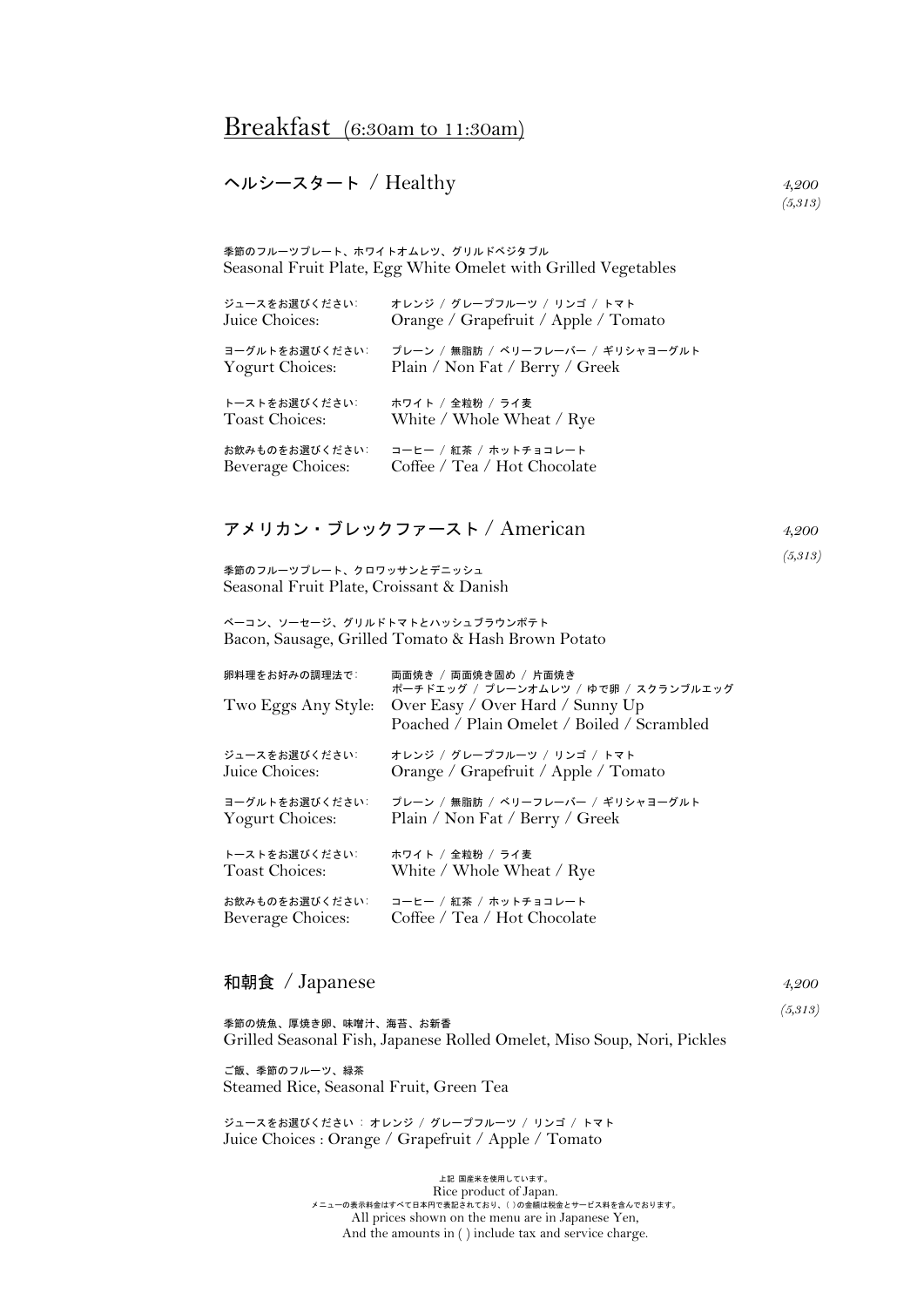# Lunch & Dinner (11:30am to 10:00pm)

### Salad & Platters

| シーザーサラダ パルミジャーノ、奈良・リーフマウンテンエッグのポーチドエッグ                                | 2,400   |
|-----------------------------------------------------------------------|---------|
| Caesar Salad with Shaved Parmigiano, Poached Nara Leaf Mountain Egg   | (3,036) |
| ルッコラとホウレンソウのサラダ アボカドとフェタチーズ、オリーブ                                      | 2,400   |
| サンドライトマトとガーリッククルトン                                                    | (3,036) |
| Rocket & Spinach Salad with Avocado & Feta Cheese, Olive,             |         |
| Sundried Tomato & Garlic Crouton                                      |         |
| タイ風サラダ グリルドサーロイン、レモングラス、チリ、グラスヌードル                                    | 3,200   |
| Thai Style Salad, Grilled Sirloin, Lemongrass, Chili, Glass Noodle    | (4,048) |
| チーズの盛り合わせ ハニーコム、ブレッド、クラッカー、ナッツとドライフルーツ                                | 3,000   |
| Assorted Cheese with Honey Comb, Bread, Crackers, Nuts & Dried Fruits | (3,795) |
| シャリュキュトリー ピクルス、オリーブ、グリッシーニ                                            | 3,000   |
| Charcuterie with Pickles, Olive, Grissini                             | (3,795) |

# Soup

| トマトスープ ヒヨコ豆とクルトン                                        | 2,300   |
|---------------------------------------------------------|---------|
| Tomato Soup with Chickpeas & Crouton                    | (2,910) |
| ジャガイモとリークのスープスモークサーモン、ディル、マスの卵                          | 2,400   |
| Potato & Leek Soup with Smoked Salmon, Dill & Trout Roe | (3,036) |

### Sandwich

| 国産牛のビーフカツレツサンド 大阪ヘルメスソース、フレンチフライ                                                                                                           | 2,800            |
|--------------------------------------------------------------------------------------------------------------------------------------------|------------------|
| Japanese Beef Cutlet Sandwich with Osaka Hermes Sauce, French Fries                                                                        | (3,542)          |
| スモークサーモン、ポテトサラダ、キュウリとサラダ、サワーブレッドのオープンサンド<br>Smoked Salmon, Potato Salad,<br>Cucumber & Salad on House Baked Sour Bread                     | 2,600<br>(3,289) |
| クラシッククラブサンドイッチ フレンチフライ                                                                                                                     | 2,600            |
| Classic Club Sandwich with French Fries                                                                                                    | (3,289)          |
| 和牛ベーコンチーズバーガー レタス、トマト、グリルドオニオン、ピクルス<br>フレンチフライ<br>Wagyu Bacon-Cheese Burger, Lettuce, Tomato, Grilled Onion, Pickles,<br>with French Fries | 2,800<br>(3,542) |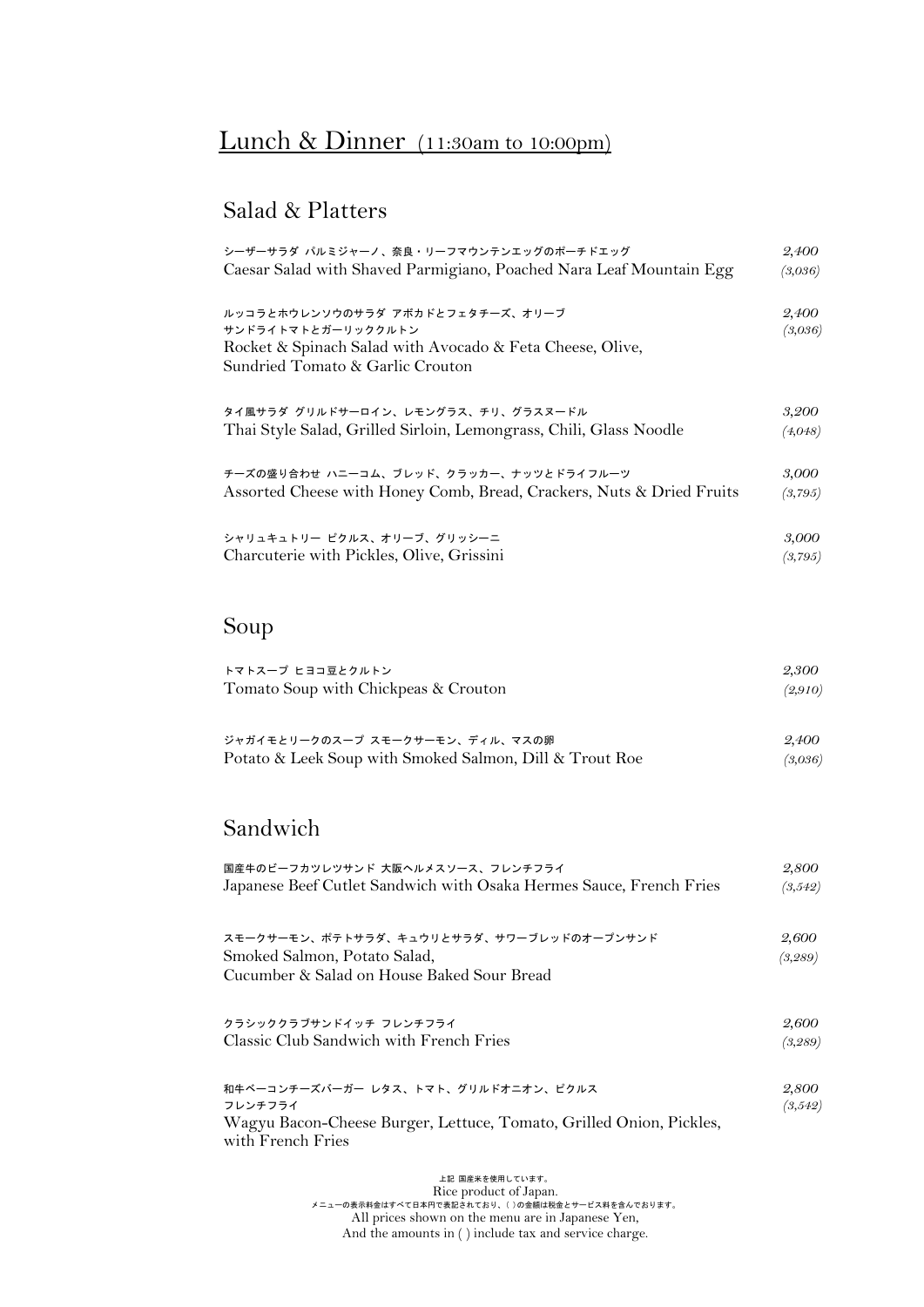# Lunch & Dinner (11:30am to 10:00pm)

## Main

| クリスピーフライドチキン ホームメイドランチソース、ポテトウェッジ                                                        | 3,000    |
|------------------------------------------------------------------------------------------|----------|
| Crispy Fried Chicken, Homemade Ranch Sauce, Potato Wedges                                | (3,795)  |
| ビール衣のフィッシュアンドチップス 柚子胡椒のレムラードソース                                                          | 3,500    |
| Beer Battered Fish & Chips with Yuzu Pepper Remoulade Sauce                              | (4, 428) |
| シーフード または チキンのチャーハン 奈良・リーフマウンテンエッグ、季節の野菜                                                 | 3,200    |
| Fried Rice with Nara Leaf Mountain Egg, Seasonal Vegetables<br>Seafood or Chicken        | (4,048)  |
| マーケットフィッシュ ポテトピューレ、グリルドベジタブル、ハーブバター                                                      | 3,800    |
| Market Fish with Potato Purée, Grilled Vegetables, Herb Butter                           | (4,807)  |
| 国産牛と淡路玉葱の牛丼 漬物                                                                           | 3,200    |
| Braised Japanese Beef Bowl with Awaji Onion & Local Japanese Pickles                     | (4,048)  |
| ジャパニーズスタイルカレー グリルドビーフ または チキン、季節野菜とライス                                                   | 3,800    |
| Japanese Style Curry:<br>Grilled Beef or Chicken with Steamed Rice & Seasonal Vegetables | (4,807)  |
| 国産ビーフサーロイン グリーンサラダ                                                                       | 6,500    |
| Japanese Beef Sirloin with Green Salad                                                   | (8, 223) |
| *フレンチフライまたはマッシュドポテト<br>Choice of French Fries or Mashed Potato                           |          |
| *レッドワインソースまたはハーブバターまたは福岡天然海塩                                                             |          |
| Choice of Red Wine Sauce or Herb Butter or Organic Fukuoka Sea Salt                      |          |
| Noodles & Pasta                                                                          |          |
| きつねうどん、あげ、帆立、青ネギ、だし                                                                      | 2,200    |
| Kitsune Udon, Fried Tofu, Scallop, Spring Onions, Dashi Broth                            | (2,783)  |
| ざるそば、山芋、温泉卵                                                                              | 2,200    |
| Zaru-Soba, Chilled Soba Noodles served with Grated Yam & Onsen Egg                       | (2,783)  |
| 大阪ヘルメスソースの焼きそば                                                                           | 2,200    |
| Yaki-Soba, Pan Fried Noodles & Osaka Hermes Sauce                                        | (2,783)  |
| キタッラパスタ グリルドロブスターテール、トマトとロブスターのソース                                                       | 3,000    |
| Chitarra Pasta with Grilled Lobster Tail, Tomato & Lobster Sauce                         | (3,795)  |
| スパゲッティ・ボロネーゼ グリーンサラダ                                                                     | 3,000    |
| Spaghetti Bolognaise with Green Salad                                                    | (3,795)  |
| ゴルゴンゾーラチーズのニョッキ ガーリックとパセリバター                                                             | 2,600    |
| Gnocchi with Gorgonzola Cheese, Garlic & Parsley Butter                                  | (3,289)  |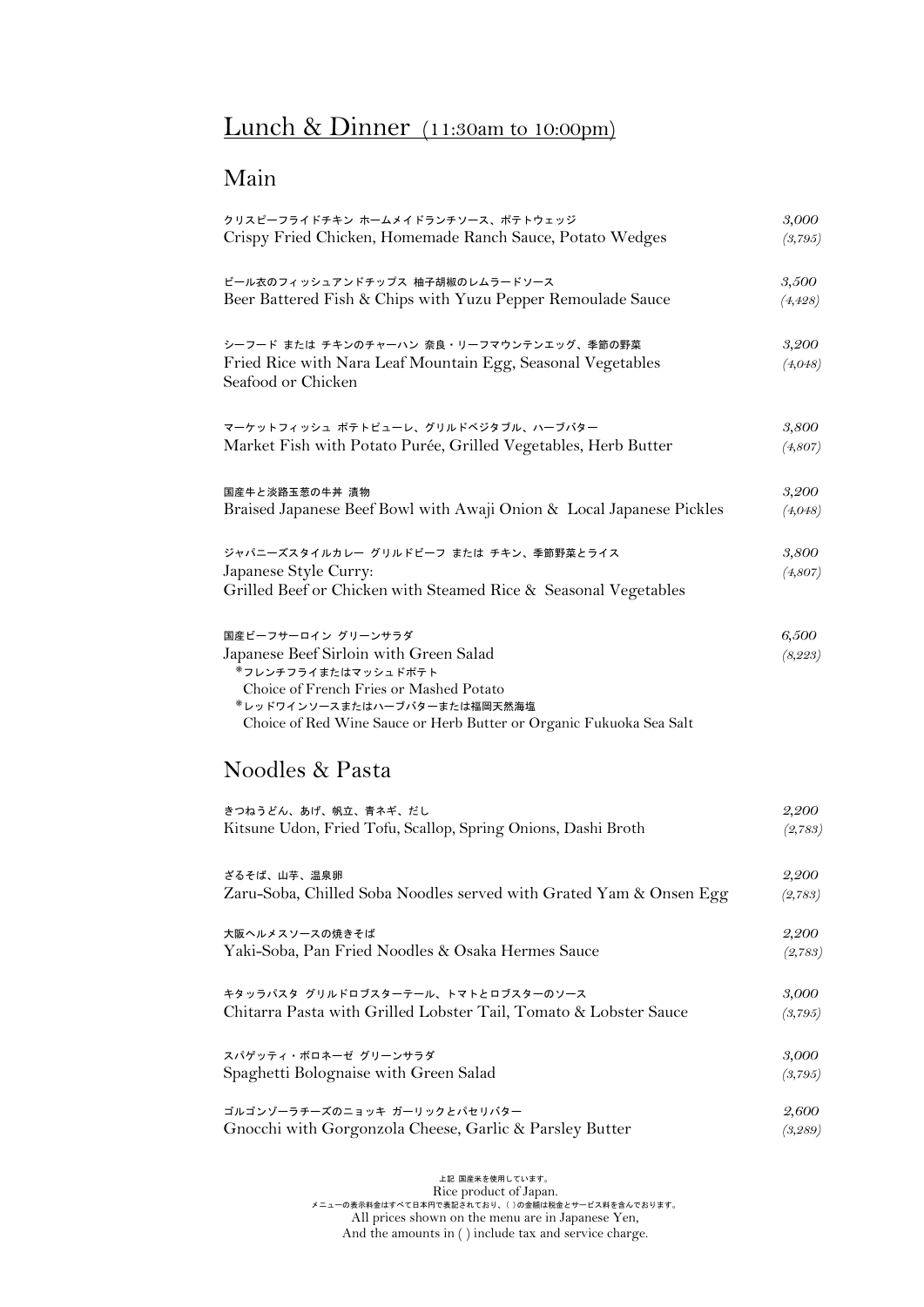# Lunch & Dinner (11:30am to 10:00pm)

## Side

| マッシュドポテト / フレンチフライ / ミックスグリルドベジタブル / グリーンサラダ<br>Mashed Potatoes / French Fries / Mixed Grilled Vegetables / Green Salad | <i>ALL 900</i><br>(1,139) |
|-------------------------------------------------------------------------------------------------------------------------|---------------------------|
| <b>Sweet Temptation</b>                                                                                                 |                           |
| クレーム・ブリュレ                                                                                                               | 1,100                     |
| Crème Brulée                                                                                                            | (1, 392)                  |
| スフレ・チーズケーキ、アプリコットジャム                                                                                                    | 1,200                     |
| Soufflé Cheese Cake, Apricot Jam                                                                                        | (1,518)                   |
| チョコレートムースケーキとトロピカルフルーツのクーリ                                                                                              | 1,300                     |
| Flourless Chocolate Cake, Tropical Fruit Coulis                                                                         | (1, 645)                  |
| アイスクリームセレクション 3種 (ヴァニラ、ストロベリー、チョコレート)                                                                                   | 1,300                     |
| Ice Cream Selection, 3 Varieties (Vanilla, Strawberry, Chocolate)                                                       | (1, 645)                  |
| シャーベットセレクション、ベリー、メレンゲ                                                                                                   | 1,500                     |
| Sorbet Selection, Berries, Meringue                                                                                     | (1,898)                   |
| Kid's                                                                                                                   |                           |
| キッズバーガー、 フレンチフライとグリーンサラダ                                                                                                | 2,100                     |
| Kid's Burger with French Fries & Green Salad                                                                            | (2, 657)                  |
| グリルドチーズサンドイッチ、 フレンチフライとグリーンサラダ                                                                                          | 1,800                     |
| Grilled Cheese Sandwich with French Fries & Green Salad                                                                 | (2, 277)                  |
| マカロニチーズ、クリーミーチェダー                                                                                                       | 1,400                     |
| Mac'n Cheese with Creamy Cheddar                                                                                        | (1, 771)                  |
| 魚と野菜のスチーム、白御飯                                                                                                           | 1,500                     |
| Steamed Fish & Local Vegetables with Steamed Rice                                                                       | (1,898)                   |
| スパゲッティ・ボロネーゼまたはシンプルなトマトソース                                                                                              | 1,400                     |
| Spaghetti Bolognaise or Simple Tomato Sauce                                                                             | (1, 771)                  |
| ホットドッグ、 フレンチフライとグリーンサラダ                                                                                                 | 1,500                     |
| Hot Dog with French Fries & Green Salad                                                                                 | (1,898)                   |
| フルーツボール、ヨーグルト                                                                                                           | 900                       |
| Fruit Bowl with Yogurt                                                                                                  | (1,139)                   |
| アイスクリームセレクション                                                                                                           | 500                       |
| Ice Cream Selection                                                                                                     | (633)                     |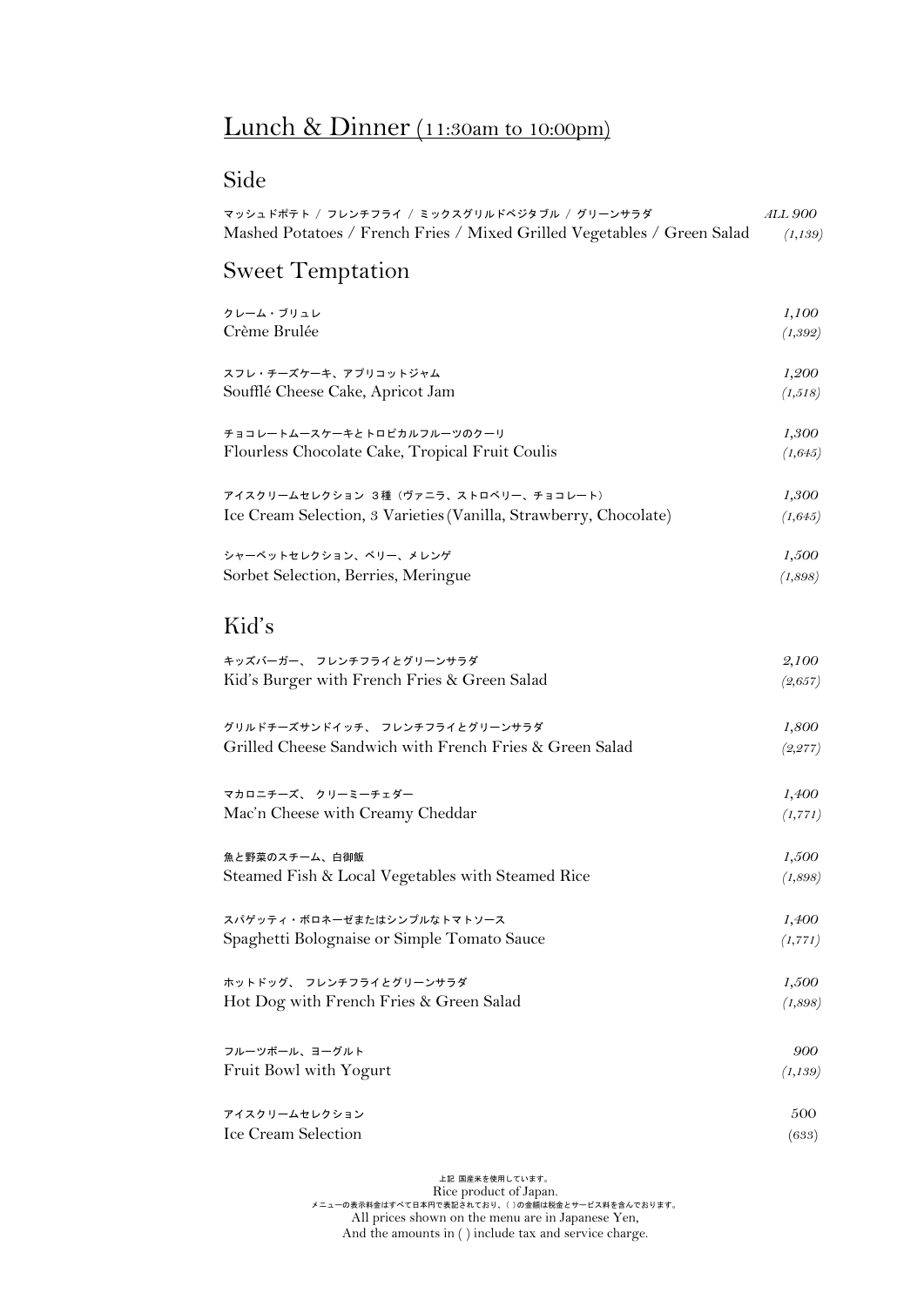## Late Night (10:00pm to 6:30am)

### Colds

| シーザーサラダ パルミジャーノ、奈良・リーフマウンテンエッグのポーチドエッグ<br>Caesar Salad with Shaved Parmigiano, Poached Nara Leaf Mountain Egg                    | 2,400<br>(3,036) |
|----------------------------------------------------------------------------------------------------------------------------------|------------------|
| タイ風サラダ グリルドサーロイン、レモングラス、チリ、グラスヌードル<br>Thai Style Salad, Grilled Sirloin, Lemongrass, Chili, Glass Noodle                         | 3,200<br>(4,048) |
|                                                                                                                                  |                  |
| チーズの盛り合わせ ハニーコム、ブレッド、クラッカー、ナッツとドライフルーツ<br>Assorted Cheese with Honey Comb, Bread, Crackers, Nuts & Dried Fruits                  | 3,000<br>(3,795) |
| シャリュキュトリー ピクルス、オリーブ、グリッシーニ<br>Charcuterie with Pickles, Olive, Grissini                                                          | 3,000<br>(3,795) |
| Hots                                                                                                                             |                  |
| きつねうどん、あげ、帆立、青ネギ、だし<br>Kitsune Udon, Fried Tofu, Scallop, Spring Onions, Dashi Broth                                             | 2,200<br>(2,783) |
| ジャパニーズスタイルカレー、グリルドビーフまたはチキン、季節野菜とライス<br>Japanese Style Curry:<br>Grilled Beef or Chicken with Steamed Rice & Seasonal Vegetables | 3,800<br>(4,807) |
|                                                                                                                                  |                  |
| 国産牛と淡路玉葱の牛丼と漬物<br>Braised Japanese Beef Bowl with Awaji Onion & Local Japanese Pickles                                           | 3,200<br>(4,048) |
| スパゲッティ・ボロネーゼ グリーンサラダ                                                                                                             | 3,000            |
| Spaghetti Bolognaise with Green Salad                                                                                            | (3,795)          |
| 国産牛のビーフカツレツサンド 大阪ヘルメスソース、フレンチフライ<br>Japanese Beef Cutlet Sandwich with Osaka Hermes Sauce, French Fries                          | 2,800<br>(3,542) |
| クラシッククラブサンドイッチ フレンチフライ                                                                                                           | 2,600            |
| Classic Club Sandwich with French Fries                                                                                          | (3, 289)         |

和牛ベーコンチーズバーガー レタス、トマト、グリルドオニオン、ピクルス *2,800* フレンチフライ *(3,542)* Wagyu Bacon-Cheese Burger, Lettuce, Tomato, Grilled Onion, Pickles, with French Fries

#### Sweet Temptations

| クレーム・ブリュレ<br>Crème Brulée                       | 1.100<br>(1,392) |
|-------------------------------------------------|------------------|
| チョコレートムースケーキとトロピカルフルーツのクーリ                      | 1,300            |
| Flourless Chocolate Cake, Tropical Fruit Coulis | (1, 645)         |

| アイスクリームセレクション 3種(ヴァニラ、ストロベリー、チョコレート)                              | 1,300    |
|-------------------------------------------------------------------|----------|
| Ice Cream Selection, 3 Varieties (Vanilla, Strawberry, Chocolate) | (1, 645) |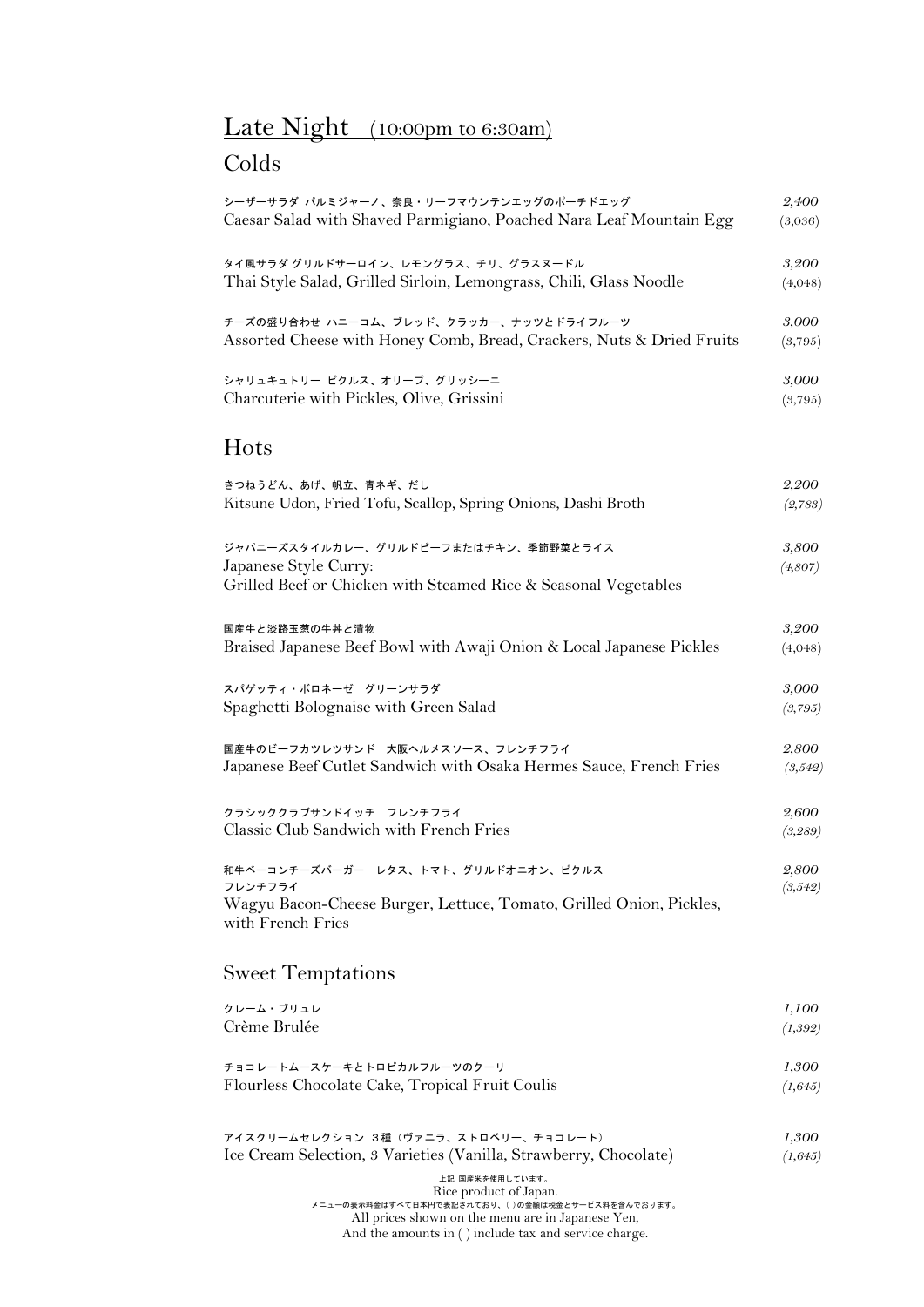Beverage Menu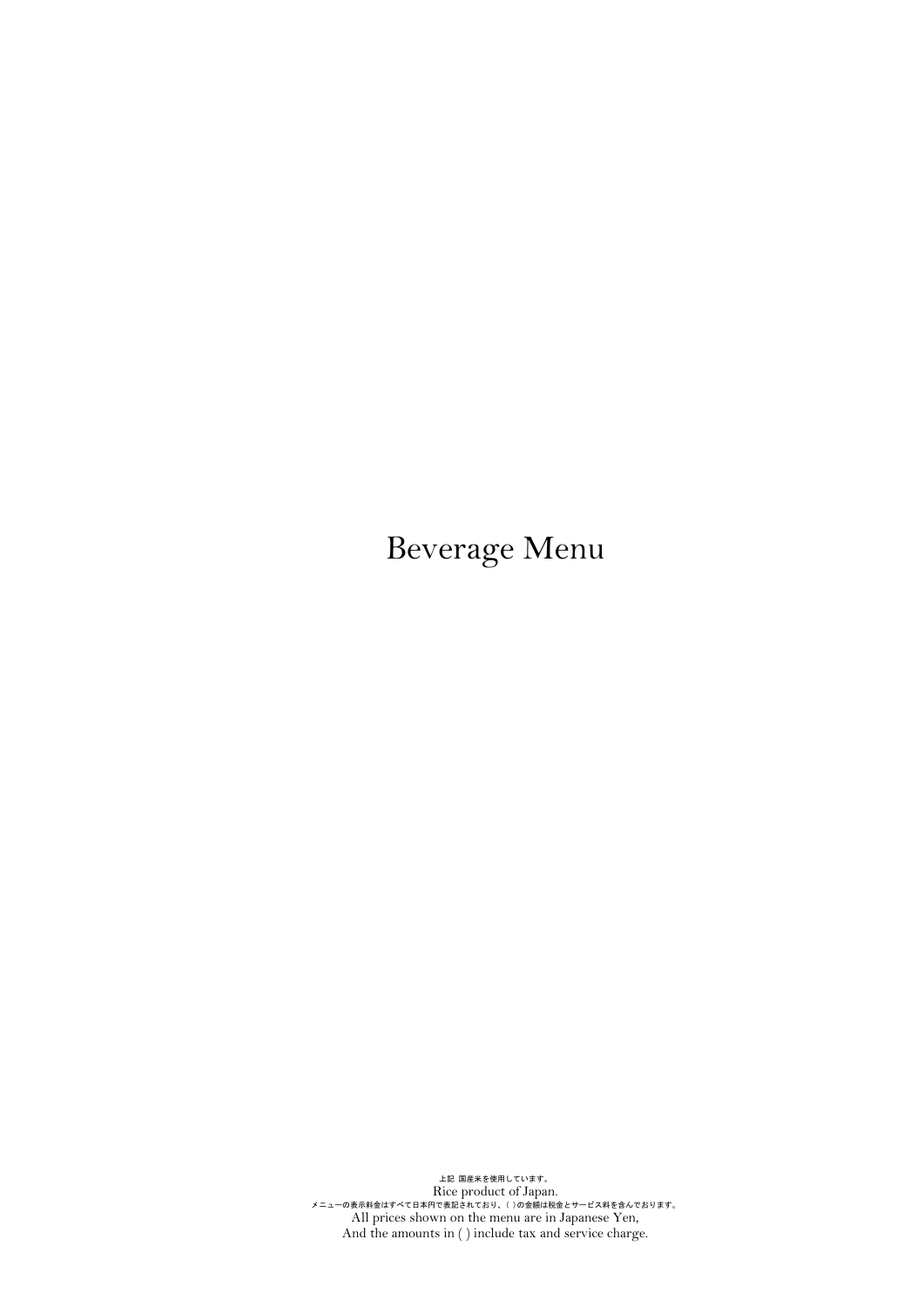## **Coffee**

| イタリアン ローストコーヒー:                             | 1,200   |
|---------------------------------------------|---------|
| コーヒー / エスプレッソ / カプチーノ / カフェ・ラテ              | (1,518) |
| Italian Roasted Coffee:                     |         |
| Coffee / Espresso / Cappuccino / Café latte |         |

#### Tea

| 日本茶<br>煎茶 / 玄米茶<br>Japanese Tea:<br>Sencha (Green tea) / Genmaicha (Tea with Roasted Rice)                                                                    | 1,500<br>(1,898) |
|---------------------------------------------------------------------------------------------------------------------------------------------------------------|------------------|
| 紅茶<br>ロイヤル・ダージリン / フレンチ・アールグレイ / ニューヨーク・ブレックファースト<br>コンラッド大阪ティー<br>Black Tea:<br>Royal Darjeeling / French Earl Grey / New York Breakfast<br>Conrad Osaka Tea | 1,200<br>(1,518) |
| ハーブティー                                                                                                                                                        | 1,200            |

| ハーフティー                                      | 1,200   |
|---------------------------------------------|---------|
| モロカンミント / カモミール / バニラ・ブルボン                  | (1,518) |
| コンラッド 1/3/5                                 |         |
| Herbal:                                     |         |
| Moroccan Mint / Chamomile / Vanilla Bourbon |         |
| Conrad $1/3/5$                              |         |

#### Soft Drink & Juice

| フレッシュ・ジュース                                 | 1,500   |
|--------------------------------------------|---------|
| オレンジ / 季節のジュース                             | (1,898) |
| Fresh Juice:  <br>Orange / Seasonal Fruits |         |
| ソフトドリンク                                    | 900     |
| コカコニラ / コカコニラーギロ / ジンジャニエニル / おづいアップ       | (1190)  |

| コカコーラ / コカコーラ ゼロ / ジンジャーエール / セブンアップ          | (1,139) |
|-----------------------------------------------|---------|
| -Soft Drink:                                  |         |
| Coca Cola / Coca Cola Zero / Ginger Ale / 7up |         |

| ミネラルウォーター                                             | 950      |
|-------------------------------------------------------|----------|
| サンペレグリノ / ペリエ / 山崎の水 (発泡) / アクアパンナ / エビアン             | (1, 202) |
| Mineral Water:                                        |          |
| San Pellegrino (500ml) / Perrier (330ml)              |          |
| Sparkling Natural Mineral Water from YAMAZAKI (330ml) |          |
| Acqua Panna (500ml) / Evian (330ml)                   |          |
|                                                       |          |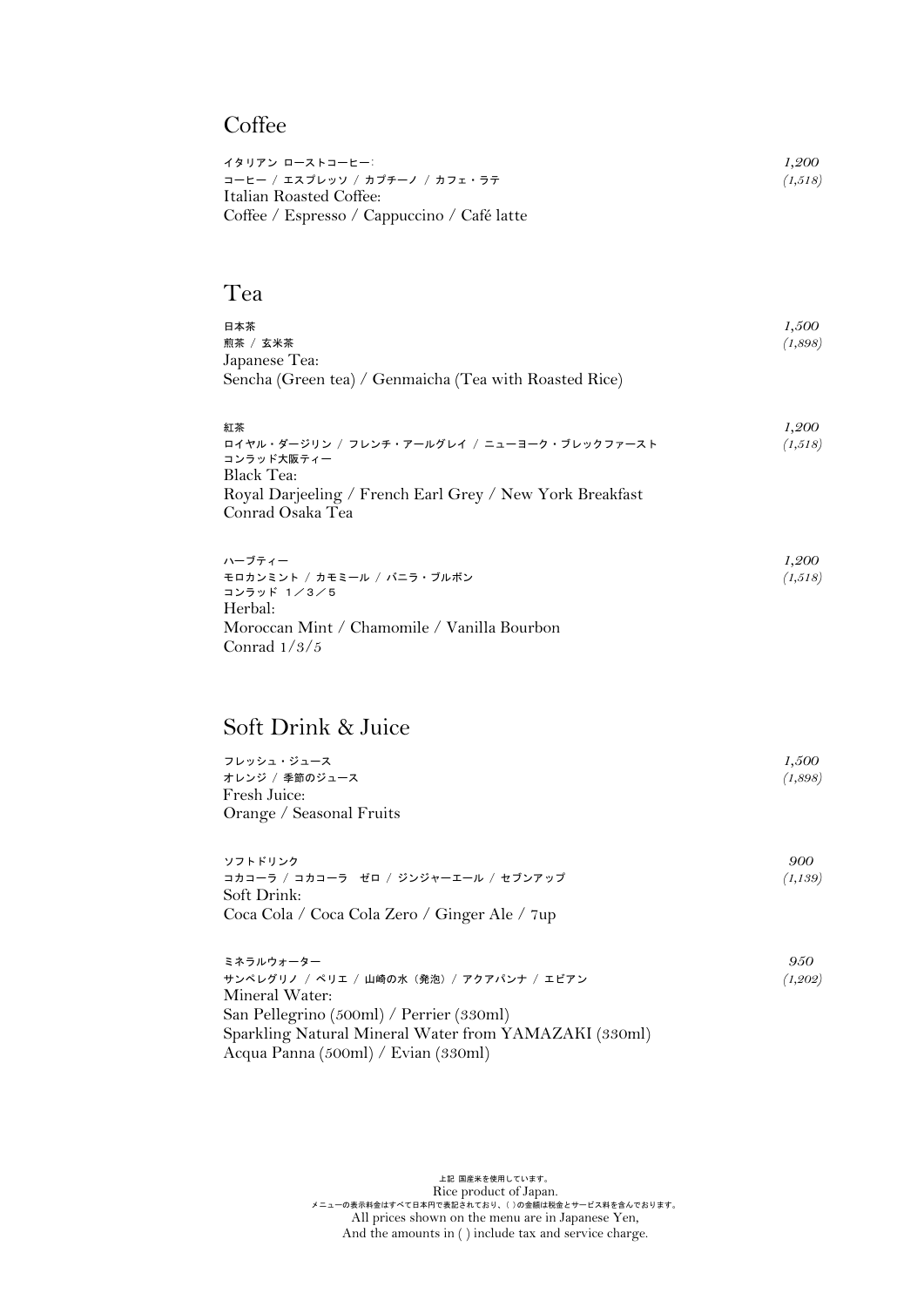## Wine

| Champagne                                                                                                                               | Glass                                | <b>Bottle</b>       |
|-----------------------------------------------------------------------------------------------------------------------------------------|--------------------------------------|---------------------|
| ルイナール ブラン・ド・ブラン<br>Ruinart, Blanc de Blanc                                                                                              | 3,300<br>$(4,175)$ $(25,300)$        | 20,000              |
| ルイナール ロゼ<br>Ruinart, Rosé                                                                                                               | 4,600<br>$(5,819)$ $(36,685)$        | 29,000              |
| ドン・ペリニョン<br>Dom Pérignon                                                                                                                |                                      | 40,000<br>(50, 600) |
| クリュッグ グランド・キュヴェ<br>Krug Grande Cuvée                                                                                                    |                                      | 55,000<br>(69, 575) |
| モエ·エ·シャンドン モエ·アンペリアル (375ml)<br>Moët et Chandon, Moët Impérial (375ml)                                                                  |                                      | 10,000<br>(12, 650) |
| White                                                                                                                                   |                                      |                     |
| ラ ヴォリエラ フィアーノ<br>La Voliera Fiano                                                                                                       | 1,600<br>(2,024)                     | 8,000<br>(10, 120)  |
| クラウディー ベイ ソーヴィニヨン ブラン<br>Cloudy Bay, Sauvignon Blanc                                                                                    | 2,400<br>(3,036)                     | 12,000<br>(15,180)  |
| ピュリニー・モンラッシェ オリヴィエ・ルフレーヴ<br>Puligny-Montrachet, Olivier Leflaive                                                                        |                                      | 20,000<br>(25, 300) |
| シャブリ グランクリュ レ・クロ ドメーヌクリスチャン・モロー<br>Chablis Grand Cru Les Clos Domaine Christian Moreau                                                  |                                      | 24,000<br>(30, 360) |
| Red                                                                                                                                     |                                      |                     |
| ブルゴーニュ オート コート ド ニュイ ルージュ<br>"ルイオーギュスト"ドメーヌ ダヴィッド デュバン<br>Bourgogne Hautes Côtes de Nuits Rouge<br>"Louis Auguste" Domaine David Duband | 2,400 12,000<br>$(3,036)$ $(15,180)$ |                     |
| ブレイダンヒル シングル ヴィンヤード プレミアム シラーズ<br>Braydun Hill Single Vineyard Premium Shiraz                                                           | 3,200<br>$(4,048)$ $(20,240)$        | 16,000              |
| シト・モレスコ ガヤ<br>Sito Moresco, Gaja                                                                                                        |                                      | 17,000<br>(21, 505) |
|                                                                                                                                         |                                      |                     |